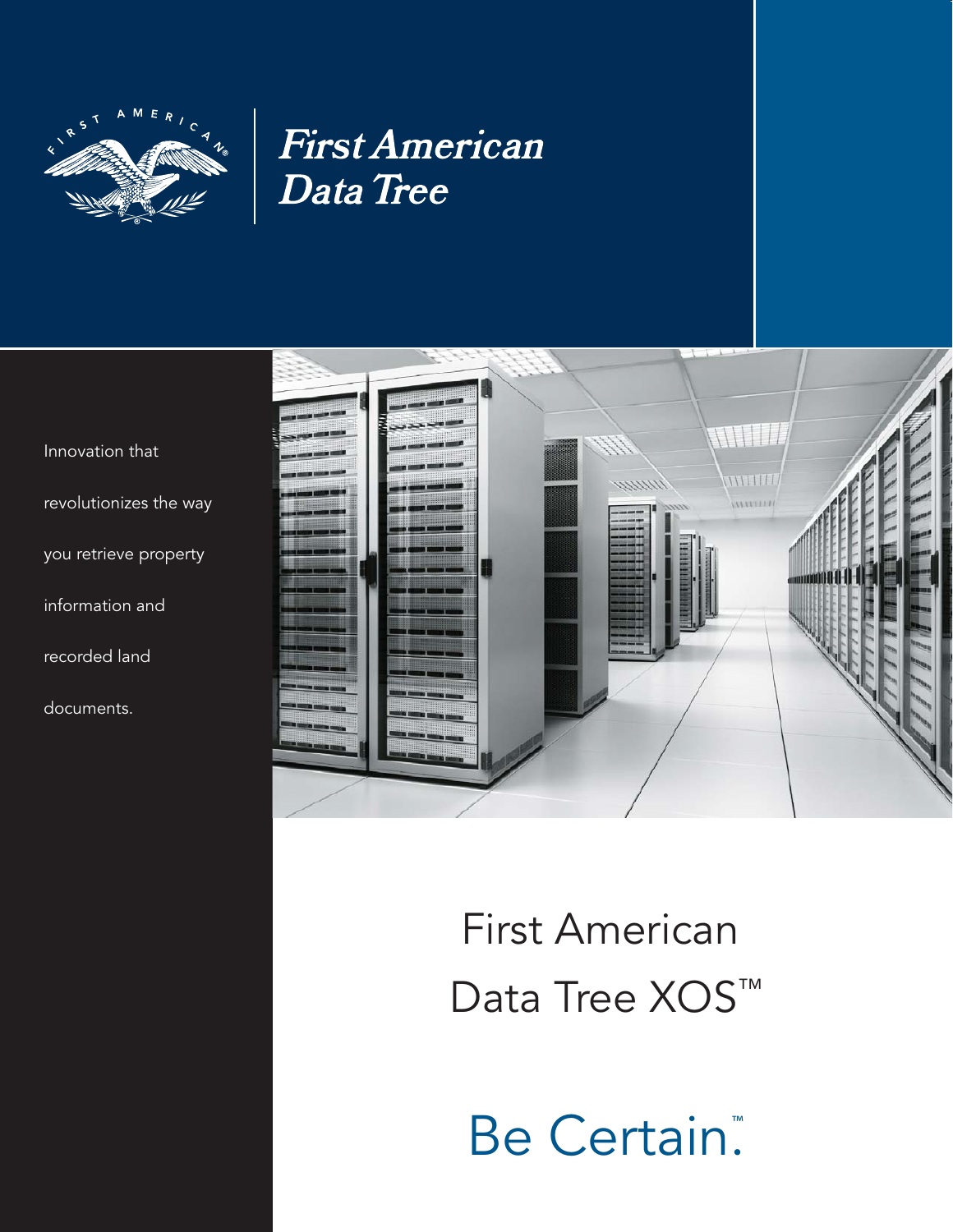# First American Data Tree XOS™

A DIRECT CONNECTION TO THE NATION'S MOST COMPREHENSIVE DATABASE OF PROPERTY INFORMATION AND RECORDED LAND DOCUMENTS.

#### PROPERTY DATA

- Property Profiles
- Transaction History
- Sales Comparables
- Tax Information
- Current Sales Listings
- Custom Data Solutions

#### DOCUMENT IMAGES

- Deeds
- Mortgages
- Assignments
- Foreclosures
- Maps
- Judgments
- Liens
- Other county records

# **Be Certain**.™

With First American Data Tree's XOS platform, you can easily integrate a nationwide database of property information and over 4.5 billion recorded property document images with your websites and other operational systems. Based upon the common XML standard, it's a seamless integration without the worry of platform specific compatibility issues and multiple desktop applications.

XOS has the ability to process thousands of transactions per hour. Utilize your own proprietary website or in-house system for the way you want to work. And it's so easy. A quick set-up enables you to simply request the information using First American Data Tree's reliable XOS system and have the results displayed on your proprietary interface in seconds.

Data Tree provides you with national coverage of real property records that is flexible, fast and efficient. Our comprehensive database is updated daily and includes property characteristics, transaction data, current sales listings, tax information, recorded deeds, mortgages, liens, judgments, map images, and more. It's the type of solution you expect from the nation's largest providers of real estate data and recorded land images.



**First American** Data Tree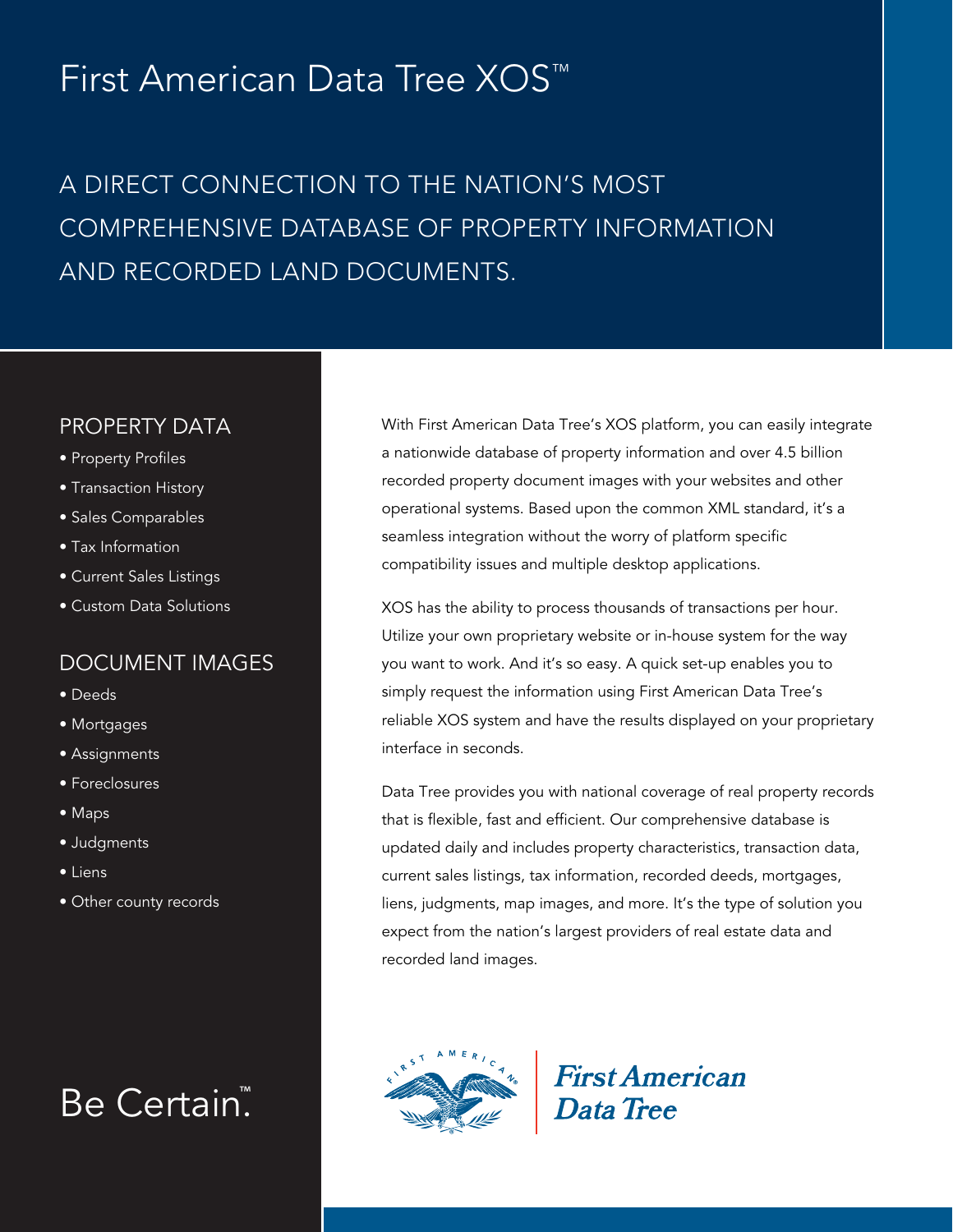### THE DATA TREE ADVANTAGE

- Choose to build your business on the strength and commitment of an industry leader
- Discover the kind of flexibility that helps move your workforce towards new levels of operational efficiency and increased profitability
- Leverage historical and current sales listings to derive real estate market conditions
- With thousands of transactions and documents delivered daily, experience the comfort of utilizing one of the most reliable systems available today
- Daily updates with universal indexing ensures you get the complete data set and documents images you need, right when you need them
- Our technical professionals provide assistance throughout the integration

### THE FIRST AMERICAN DATA TREE XOS SOLUTION

XOS enables users to tap into First American Data Tree's extensive property information and document image repository through their own ordering platform, which reduces the need for bulk data downloading, multiple desktop application or manual intervention. Our automated system is ideal for clients with high-volume production capacity or resellers who want to private label our real estate data repository, reports, or document retrieval capabilities.

### PRODUCT FEATURES

- High-speed image and property data and report delivery
- Ability to customize search results and report layouts
- Document delivery in single-page TIFF format into your proprietary solution
- 24/7/365 environment with high bandwidth capacity for quick transaction processing
- Platform independent for seamless connection with any operating system, hardware platform, or resource capacity
- Utilization of standard monitoring tools with protection at application, session, transport, and host points
- Real-time host updates and catastrophic backup of database for timely recovery and reliability
- Delivers the same nationwide property data and image database available through Data Tree's web and application products
- Based on the Mortgage Industry Standards Maintenance Organization's (MISMO) XML standard

### CUSTOMER SUPPORT

Unlimited around-the-clock technical support and customer service available via telephone or e-mail.